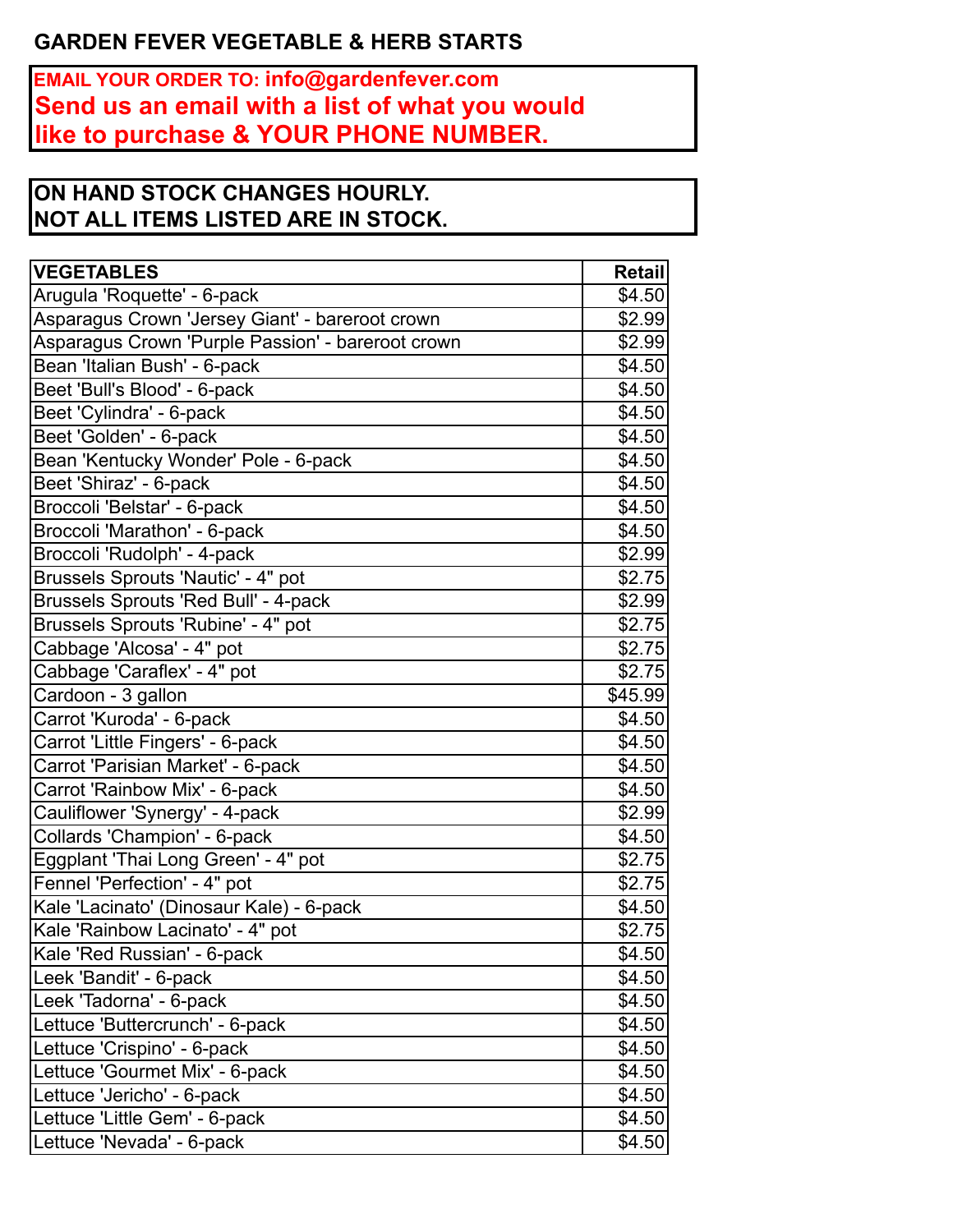| Lettuce 'Outredgeous' - 6-pack               | \$4.50     |
|----------------------------------------------|------------|
| Lettuce 'Red Iceberg' - 6-pack               | \$4.50     |
| Lettuce 'Wild Garden Mix' - 6-pack           | \$4.50     |
| Mesclun Salad Mix - 6-pack                   | \$4.50     |
| Onion 'Evergreen Bunching' - 6-pack          | \$4.50     |
| Onion sets, Red 'Wethersfield' - 100 count   | \$3.99     |
| Onion sets, Yellow 'Stuttgarter' - 100 count | \$3.99     |
| Onion sets, White 'Ebenezer' - 100 count     | \$3.99     |
| Pac Choi, Dwarf - 6-pack                     | \$4.50     |
| Pac Choi 'Red Choi' - 6-pack                 | \$4.50     |
| Potato 'Russet Burbank' Organic              | \$2.99/lb. |
| Pumpkin 'Kakai' - 4" pot                     | \$2.75     |
| Pumpkin 'Marina di Chioggia' - 4" pot        | \$2.75     |
| Squash Winter 'Black Futsu' - 4" pot         | \$2.75     |
| Squash Winter 'Bush Delicata' - 4" pot       | \$2.75     |
| Squash Winter 'Buttercup' - 4" pot           | \$2.75     |
| Squash Winter Spaghetti - 4" pot             | \$2.75     |
| Swiss Chard 'Rainbow' - 6-pack               | \$4.50     |
| Zucchini 'Ambassador' - 4" pot               | \$2.75     |
| Zucchini 'Black Beauty' - 4" pot             | \$2.75     |
| Zucchini 'Dark Green' - 4" pot               | \$2.75     |
| Zucchini 'Patio Black' - 4" pot              | \$2.75     |
| Zucchini 'Zucchetta Rampcante' - 4" pot      | \$2.75     |
|                                              |            |

| <b>CULINARY HERBS</b>               | Retail  |
|-------------------------------------|---------|
| Basil 'Emerald Tower' - 1 gallon    | \$9.99  |
| Basil 'Everleaf Genovese' - 4" pot  | \$3.99  |
| Basil 'Genova' - 4" pot             | \$3.99  |
| Basil 'Genovese' - 4" pot           | \$3.99  |
| Basil 'Genovese Prospera' - 4" pot  | \$3.99  |
| Basil 'Magic Mountain' - 4" pot     | \$3.99  |
| Basil 'Magic Mountain' - 1 gallon   | \$12.99 |
| Basil 'Pesto Perpetuo' - 4" pot     | \$3.99  |
| Basil 'Rutgers Devotion' - 4" pot   | \$3.99  |
| Basil 'Rutgers Devotion' - 1 gallon | \$5.99  |
| Basil 'Siam Queen' - 4" pot         | \$3.99  |
| Basil 'Sweet Thai' - 4" pot         | \$3.99  |
| Basil 'Tulsi' - Holy Basil - 6" pot | \$6.99  |
| Basil 'Wild Magic' 4" pot           | \$4.99  |
| Basil 'Wild Magic' - 1 quart        | \$9.99  |
| Bay Laurel - 1 gallon               | \$24.99 |
| Burnet, Salad - 4" pot              | \$3.99  |
| Catnip - 4" pot                     | \$3.99  |
| Catnip, Lemon - 4" pot              | \$3.99  |
| Chives - 4" pot                     | \$3.99  |
| Chives 'Forescate' - 4" pot         | \$4.99  |
| Chives, Garlic Chives - 4" pot      | \$3.99  |
| Cilantro - 4" pot                   | \$3.99  |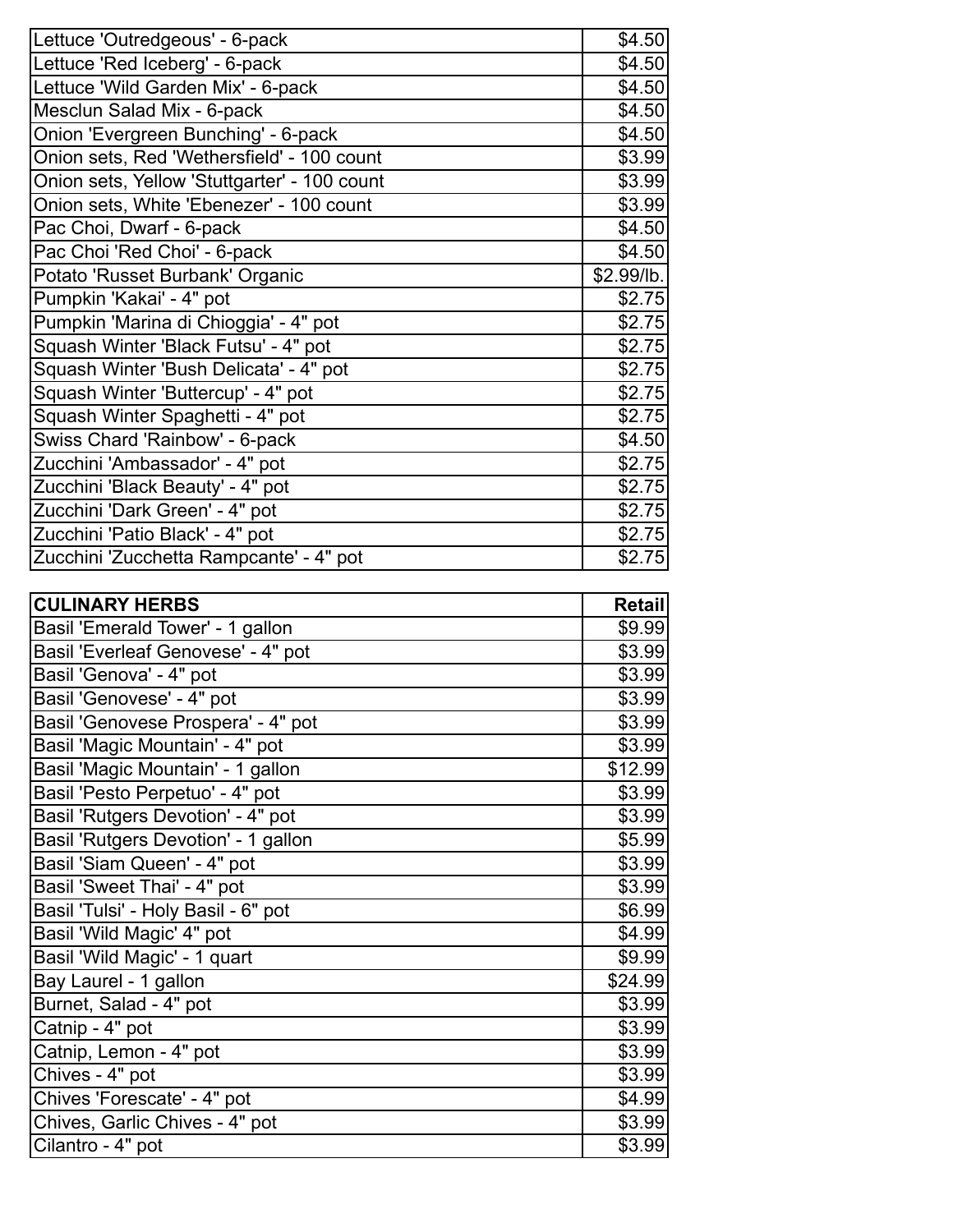| Cilantro 'Santo Slow Bolt' - 4" pot      | \$3.99  |
|------------------------------------------|---------|
| Coriander, Vietnamese - 4" pot           |         |
| Dill 'Bouquet' - 4" pot                  | \$3.99  |
| Dill 'Fernleaf' - 4" pot                 | \$3.99  |
| Lemon Grass - 4" pot                     | \$3.99  |
| Lemon Verbena - 1 gallon                 | \$13.99 |
| Marjoram, Compact Greek - 4" pot         | \$3.99  |
| Marjoram 'Golden' - 4" pot               | \$3.99  |
| Marjoram 'Zaatar' - 4" pot               | \$3.99  |
| Mint 'Berries & Cream' - 4" pot          | \$3.99  |
| Mint 'Chocolate' - 4" pot                | \$3.99  |
| Mint 'Hillary's Sweet Lemon' - 4" pot    | \$3.99  |
| Mint 'Julep' - 4" pot                    | \$3.99  |
| Mint 'Kentucky Colonel' - 4" pot         | \$3.99  |
| Mint 'Mitcham Black Peppermint' - 4" pot | \$3.99  |
| Mint 'Mojito' - 4" pot                   | \$3.99  |
| Mint 'Orange Bergamot' - 4" pot          | \$3.99  |
| Mint, Peppermint - 4" pot                | \$3.99  |
| Mint, Pineapple - 4" pot                 | \$3.99  |
| Oregano, Golden - 4" pot                 | \$3.99  |
| Oregano 'Hot & Spicy' - 4" pot           | \$3.99  |
| Oregano 'Papalo' - 4" pot                | \$3.99  |
| Oregano 'True Greek' - 4" pot            | \$3.99  |
| Parsley, Curled - 4" pot                 | \$3.99  |
| Parsley, Italian - 4" pot                | \$3.99  |
| Rosemary 'Barbeque' - 4" pot             | \$3.99  |
| Rosemary 'Blue Rain' - 4" pot            | \$3.99  |
| Rosemary 'Goriza' - 4" pot               | \$3.99  |
| Rosemary 'Irene' - 4" pot                | \$3.99  |
| Rosemary 'Salem' - 4" pot                | \$3.99  |
| Rosemary 'Spice Island' - 4" pot         | \$3.99  |
| Rosemary 'Tuscan Blue' - 4" pot          | \$3.99  |
| Sage, Common - 4" pot                    | \$3.99  |
| Sage, Golden - 4" pot                    | \$3.99  |
| Sage, Pineapple - 4" pot                 | \$3.99  |
| Sage, Purple - 4" pot                    | \$3.99  |
| Sage, Tricolor - 4" pot                  | \$3.99  |
| Savory, Summer - 4" pot                  | \$3.99  |
| Savory, Winter - 4" pot                  | \$3.99  |
| Stevia - 4" pot                          | \$3.99  |
| Tarragon, French - 4" pot                | \$3.99  |
| Tarragon, Spanish - 4" pot               | \$3.99  |
| Thyme 'Compacta' - 4" pot                | \$3.99  |
| Thyme, English - 4" pot                  | \$3.99  |
| Thyme 'English Wedgewood' - 4" pot       | \$3.99  |
| Thyme, French - 4" pot                   | \$3.99  |
| Thyme 'German Winter' - 4" pot           | \$3.99  |
| Thyme, Lime - 4" pot                     | \$3.99  |